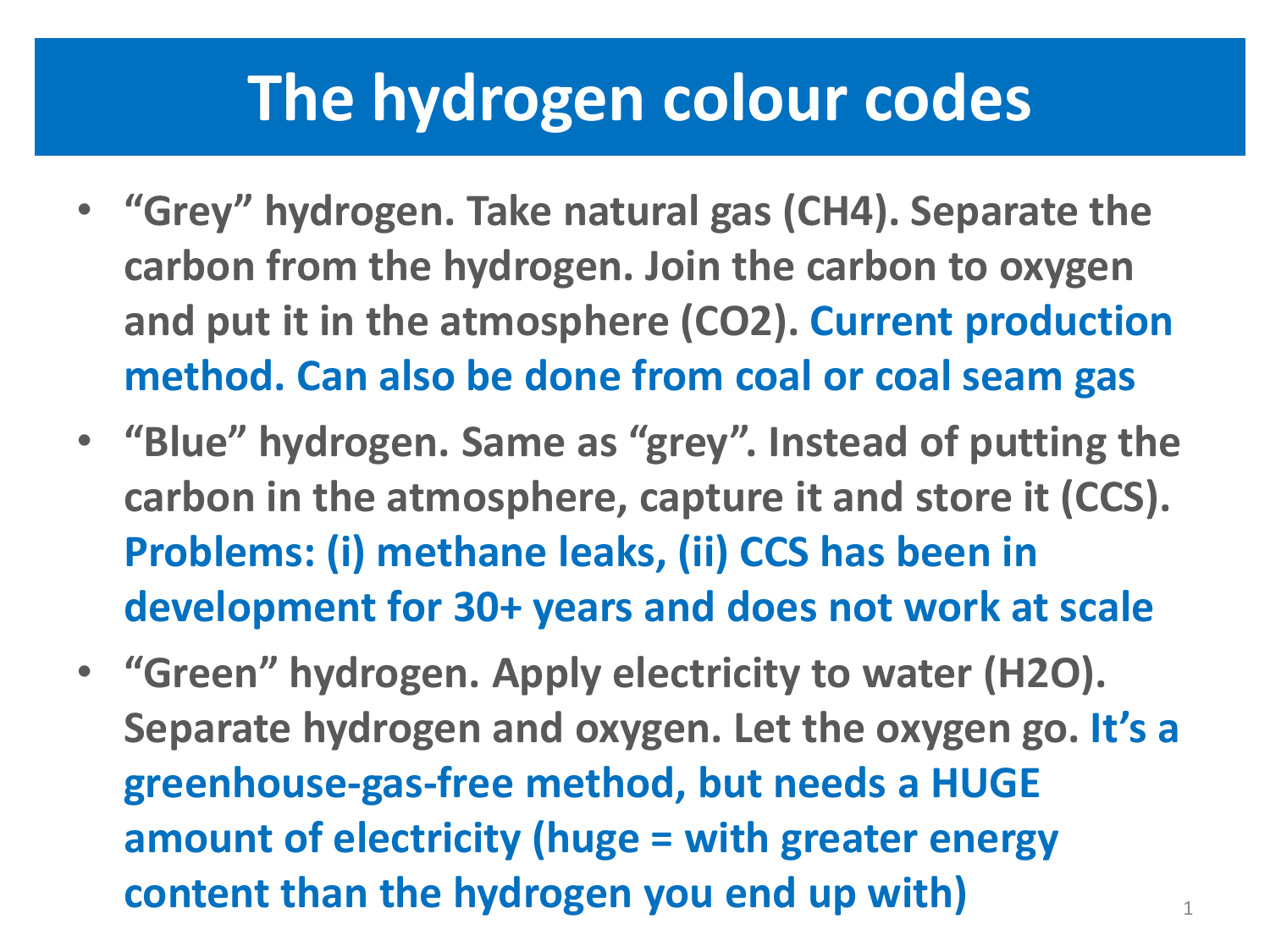# **"Grey" hydrogen is not "clean"**



**Any rational decarbonisation policy would start by cleaning up this lot**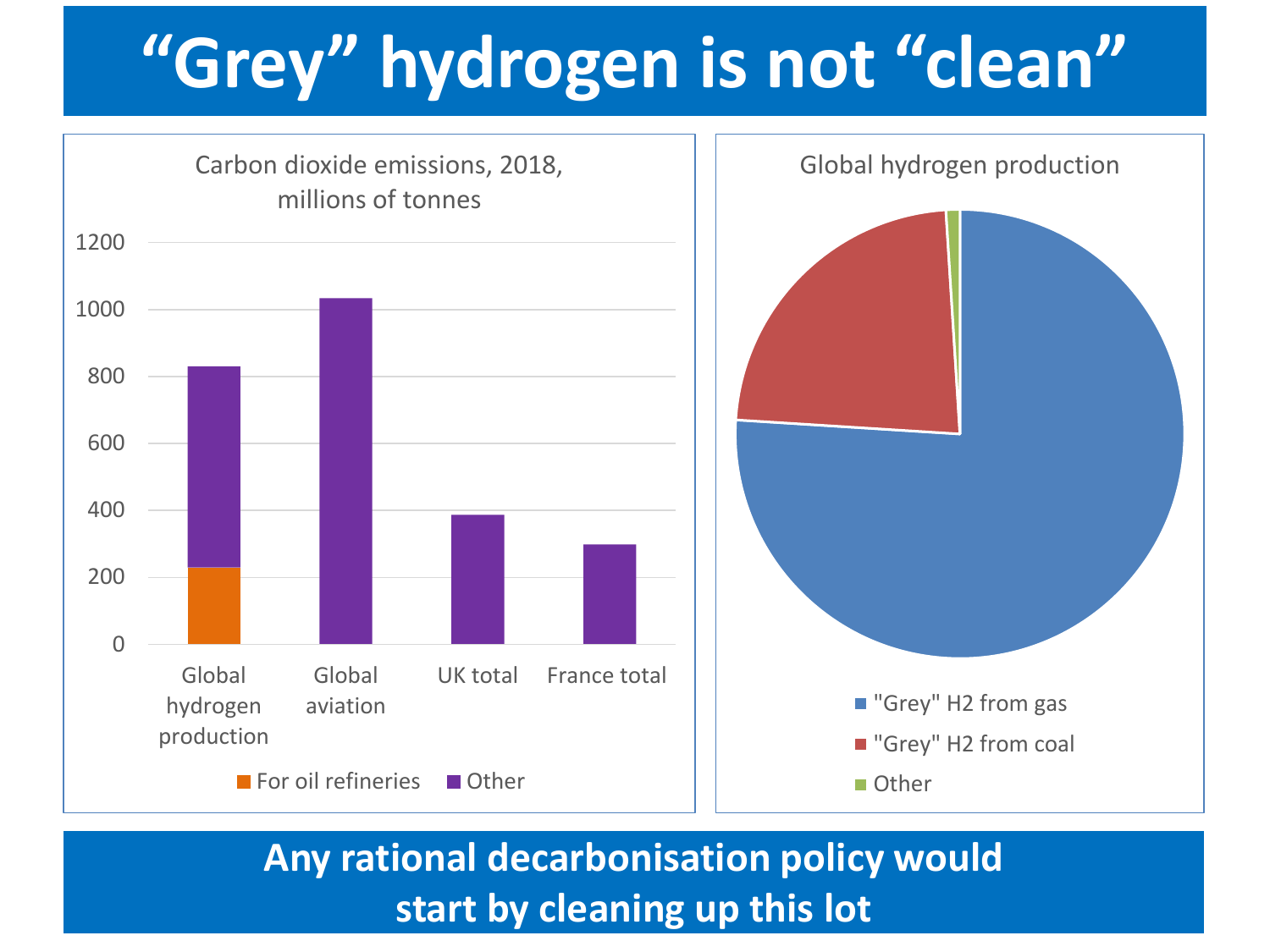#### Uses of hydrogen



**Consumption of H2 needs to be repurposed and reduced**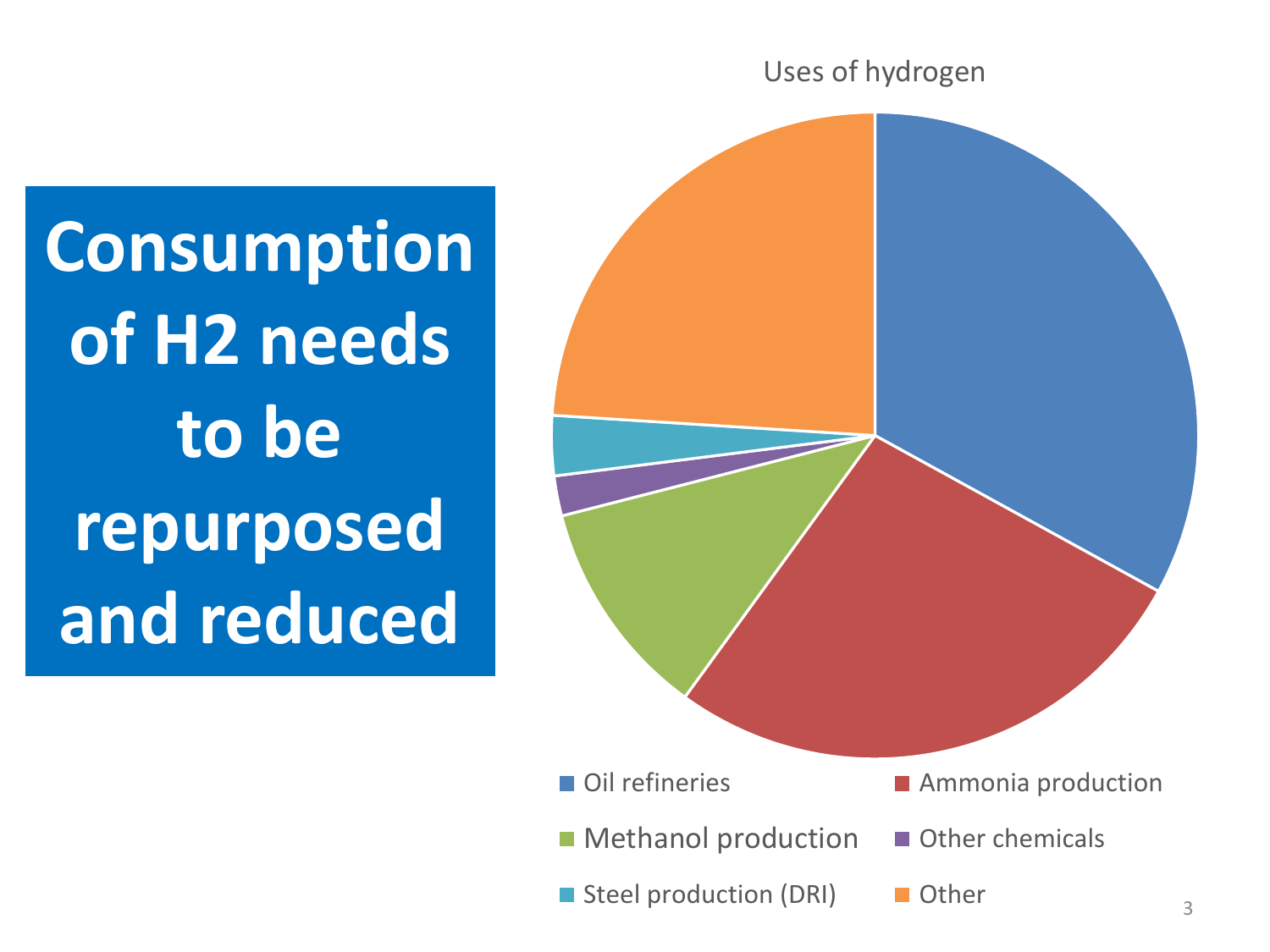## **"Blue" H2: does it save ANY carbon??!**

- **"How green is blue hydrogen?" by R. Howarth and M. Jacobson (2021). Far from being low carbon, blue hydrogen produces plenty of greenhouse gas emissions, especially from methane leaks. Using their assumptions, the carbon footprint is 20% greater than that of natural gas.**
- **Howarth and Jacobson were quickly denounced by oil companies, and some other researchers, but even if you tweak their assumptions, you can not make blue hydrogen "low carbon"**
- **The government's claim that hydrogen (or oil or gas) is the best way to protect jobs is a myth** <sup>4</sup>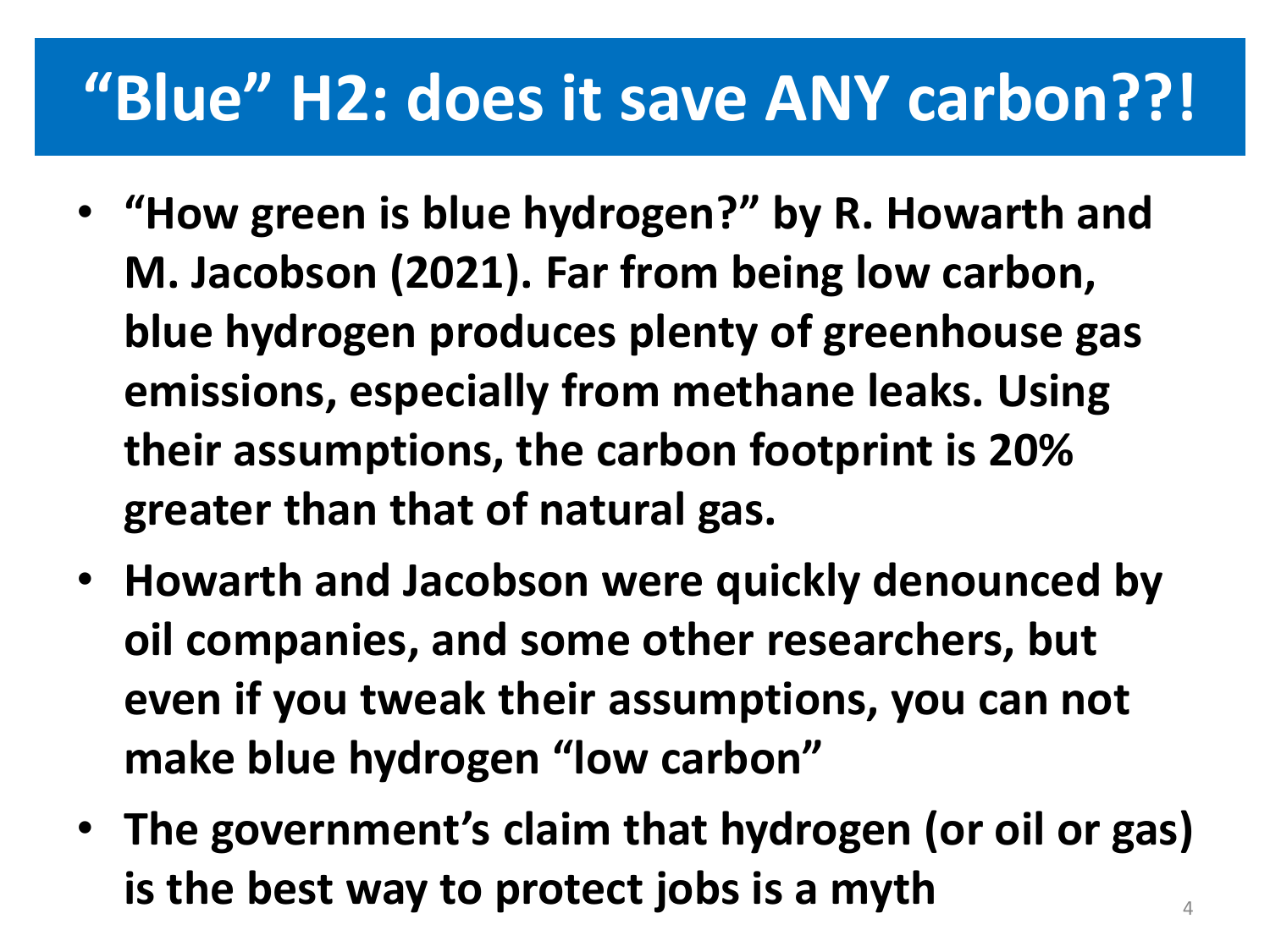## **"Green" hydrogen: uses renewable electricity that should go to the grid first**



**Until all fossil fuels are off the grid, renewables used for H2 have a carbon cost**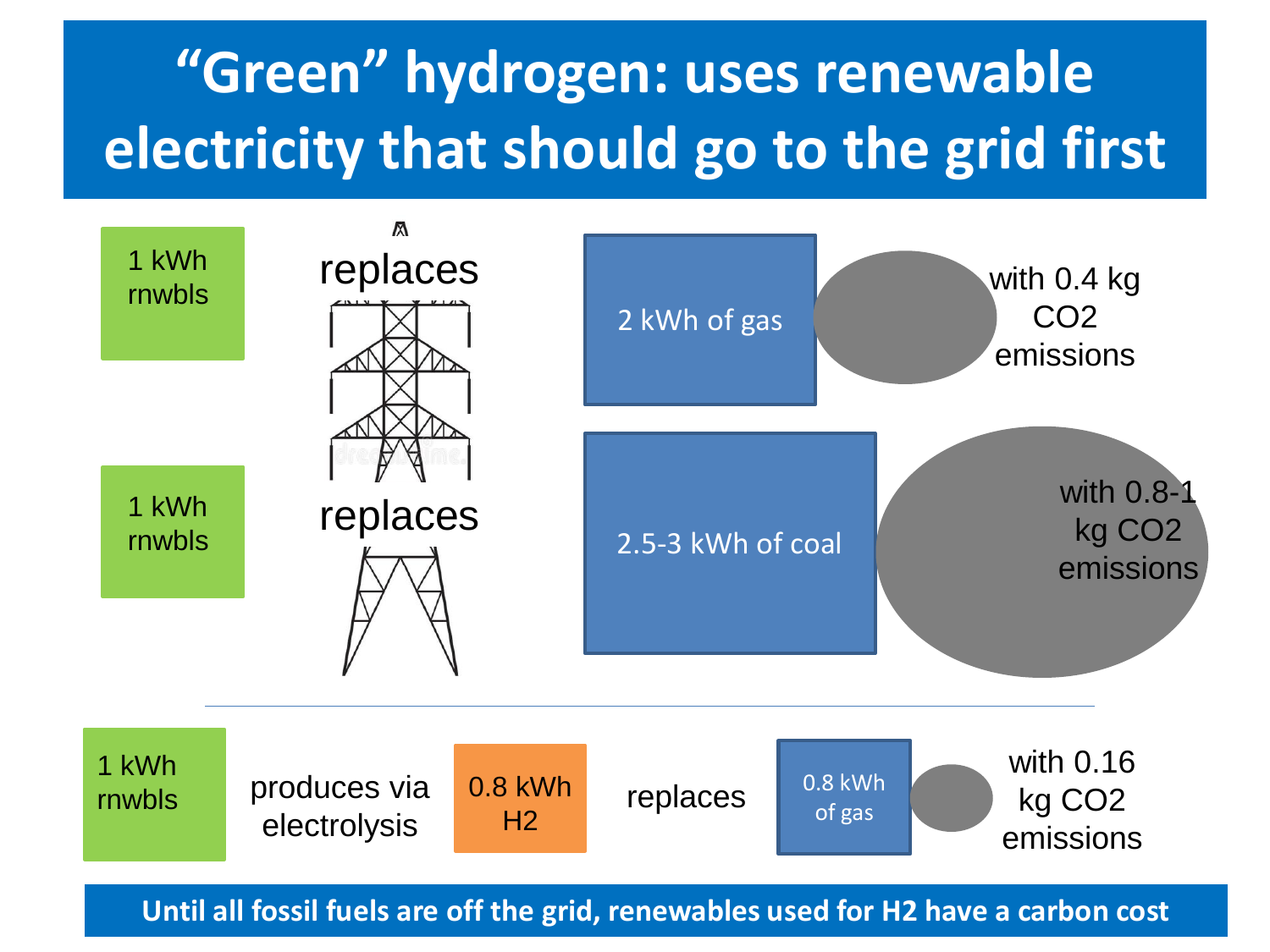# **UK government hydrogen strategy**

■ **A** "twin track" approach ("blue" and "green") to produce 5 GW of **hydrogen production capacity by 2030**

■ **A £240m "net-zero hydrogen fund", creation of a hydrogen-heated neighbourhood by 2023, hydrogen blending into natural gas (up to 20%). Much else is vague**

■ **The strategy needs scanning for greenwash. Example: the BEIS press release claimed the strategy would produce enough hydrogen to replace natural gas in "powering 3 million UK homes each year". But the text (page 62) talks about <1 TWh of energy for heat by 2030, i.e. enough for 70,000 homes** 

■ **The input of the fossil fuel industry, via the Hydrogen Advisory Council and lobbyists, is substantial**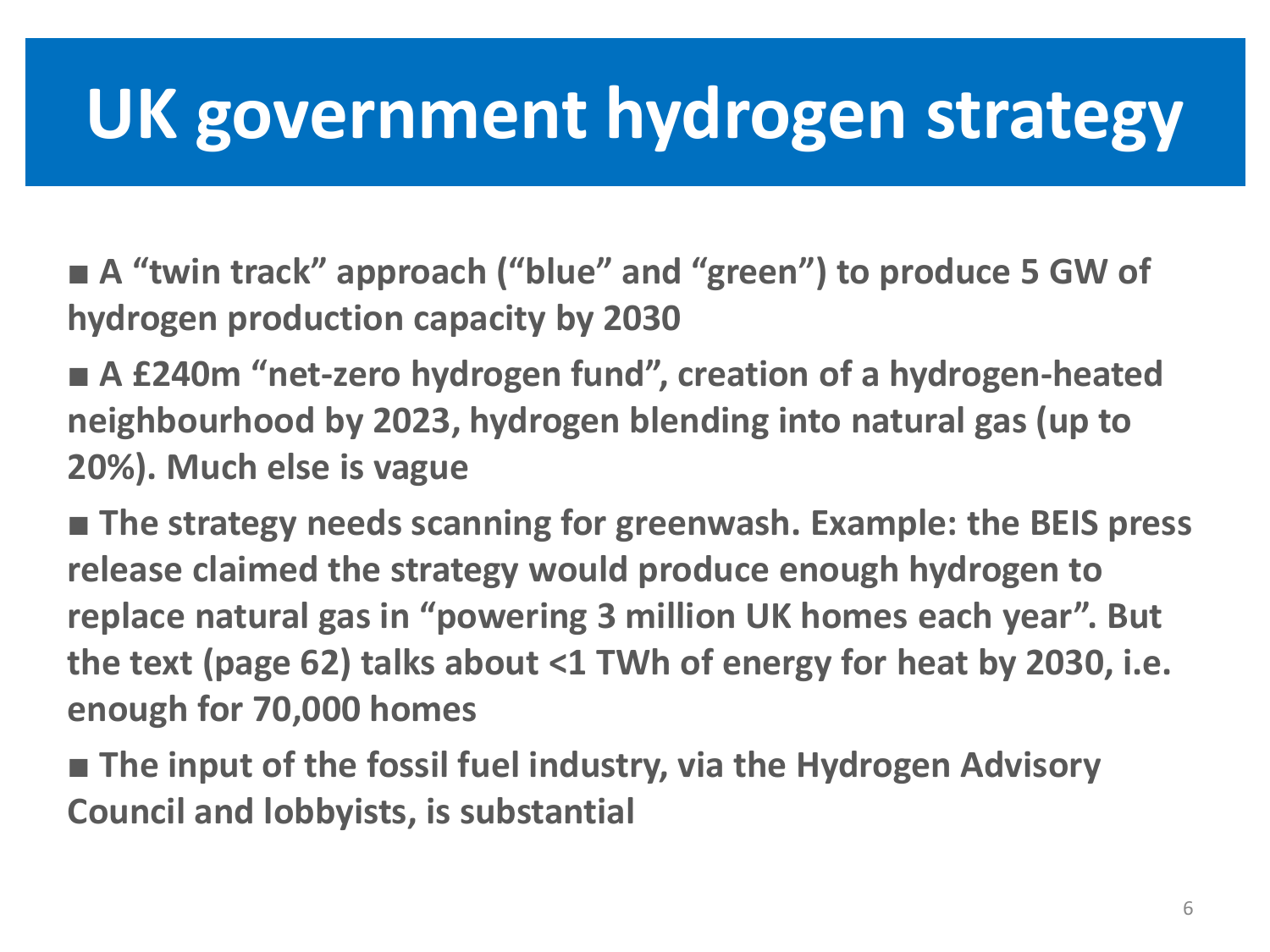# **Leeds TUC retrofit +heat pumps proposal**



Thermal imaging of heat escaping a<br>by the mid 2030s house with insulation (left), and without. It's energy efficiency measure #1

■ An alternative to the Northern Gas Networks H21 project to convert 15.7 million homes to hydrogen – which would need six times current UK wind capacity (for "green" H2) or 60 carbon capture plants as big as the world's biggest (for "blue" H2)

- Super-insulation and heat pumps are established technologies
- They compare well with other pathways
- $\blacksquare$  Deep retrofitting = opportunities for community involvement and democratic governance

■ IPPR estimates heat networks, heat pumps and energy efficiency could need 300,000+ jobs in the UK